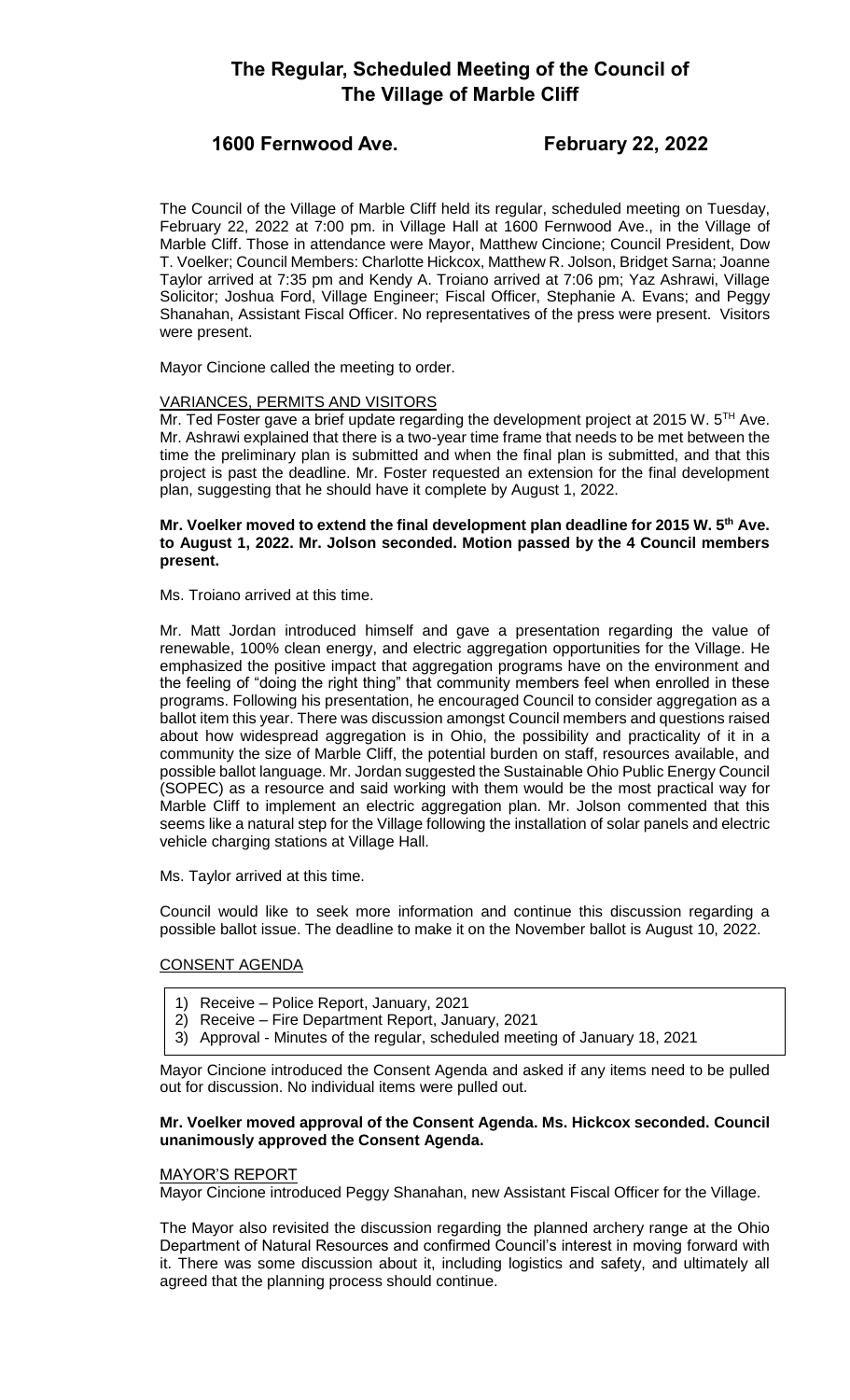The quote for blinking stop signs was presented at a cost of \$1625 each. Council members expressed concerns over stop signs being run and shared examples of witnessing it happen. There was discussion about whether blinking stop signs would help and whether or not the community would like them. Mayor Cincione shared that the portable electronic speed sign is already ordered; Mr. Voelker suggested using it before buying electronic stop signs. It was agreed to wait and see if the speed sign makes a difference, and to request more police presence on Cambridge Blvd. and Arlington Ave., particularly before and after school hours.

Mayor Cincione reported that 5G activity is coming from Verizon and that they will be using existing utility poles at Third and Arlington Avenues, and Fifth and Arlington Avenues, but the benefit to the community will be limited. The Mayor walked with Verizon technicians to confirm this, and Mr. Ashrawi reviewed the Village small cell ordinance to be sure they are compliant.

Mayor Cincione reminded Council that AEP will be hosting an Open House on March 7, 2022 from 5:30pm-7:30pm at Our Lady of Victory Parish Hall and encouraged everyone to attend.

### ENGINEER'S REPORT

Mr. Ford shared that he is working on the OPWC application for the Cambridge Boulevard improvements, that he has ordered the electronic speed sign, and that potholes on W. Fifth Ave. will be addressed as soon as possible. The pothole on Dublin Rd. has already been filled. He also shared that the drone footage of Cambridge Blvd. is almost ready for review.

Mr. Ford left the meeting at this time.

#### SOLICITOR'S REPORT

No report at this time.

#### FISCAL OFFICER'S REPORT

Ms. Evans shared the financial reports for December 2021 and January 2022, including the monthly bank reconciliations, fund summaries, and tax receipt reports. Year-end reports for 2021 were also shared. It was also noted that the November 2021 financial statements had been reported at the January meeting but not approved.

## **Mr. Voelker moved to approve the November and December 2021, and the January 2022, financial statements. Ms. Troiano seconded. Motion passed.**

Ms. Evans introduced O-2682-22, An Ordinance to Amend O-2676-21, the 2022 Appropriations Ordinance, to include Appropriations for the Special Assessment Debt Service Pace Fund in the amount of \$200,307.74 and Declaring it an Emergency.

## **Mr. Voelker moved to suspend the rules; Ms. Troiano seconded. Motion passed and rules suspended.**

**Ms. Troiano moved to approve O-2682-22, An Ordinance to Amend O-2676-21, the 2022 Appropriations Ordinance, to include Appropriations for the Special Assessment Debt Service Pace Fund in the amount of \$200,307.74 and Declaring it an Emergency. Ms. Hickcox seconded.**

# **Roll Call vote: Mr. Voelker, yes; Ms. Hickcox, yes; Mr. Jolson, yes; Ms. Sarna, yes; Ms. Taylor, yes; Ms. Troiano, yes. Motion passed.**

Ms. Evans shared that Village email addresses have been created for Council members and login information will be shared in the upcoming week, and that corrected W2s are also on the way.

COUNCIL MEMBER REPORTS None at this time.